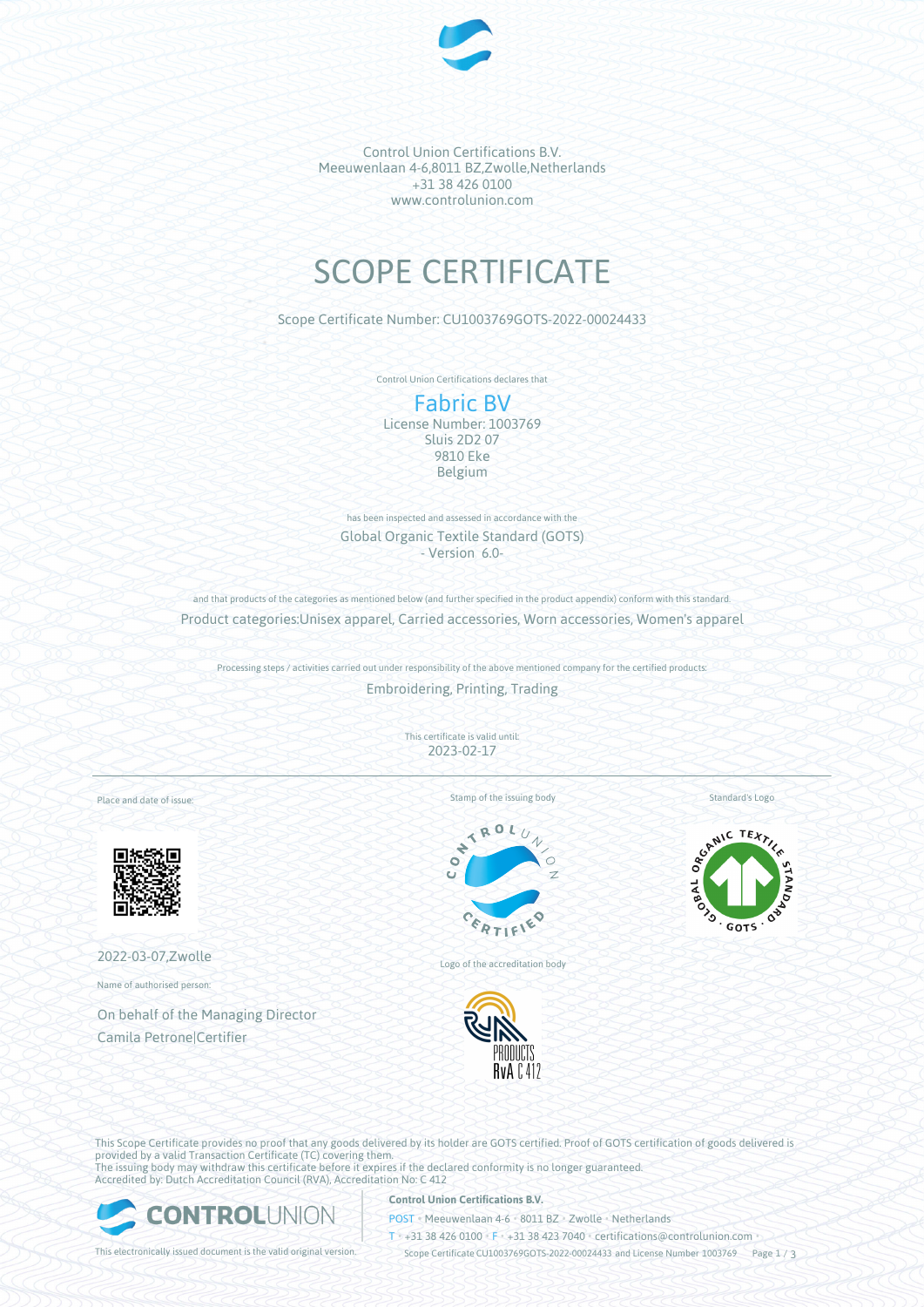

Control Union Certifications B.V. Meeuwenlaan 4-6,8011 BZ,Zwolle,Netherlands +31 38 426 0100 www.controlunion.com

#### **Fabric BV Global Organic Textile Standard (GOTS)**

# **Products Appendix to Certificate no.CU1003769GOTS-2022-00024433**

In specific the certificate covers the following products:

| <b>Product details</b>         | <b>Material composition</b> | Label grade |  |
|--------------------------------|-----------------------------|-------------|--|
| Bags, handbags, totes, pouches | 100.0%Organic Cotton        | Organic     |  |
| Pants, trousers                | 100.0%Organic Cotton        | Organic     |  |
| Shirts, blouses                | 100.0%Organic Cotton        | Organic     |  |
| Sweaters, pullovers, cardigans | 100.0% Organic Cotton       | Organic     |  |
| T-shirts, singlets             | 100.0%Organic Cotton        | Organic     |  |
| Dresses, skirts                | 100.0%Organic Cotton        | Organic     |  |
| Hats, caps, head coverings     | 100.0%Organic Cotton        | Organic     |  |
|                                |                             |             |  |

Place and date of issue:



2022-03-07,Zwolle

Name of authorised person:

On behalf of the Managing Director Camila Petrone|Certifier

Stamp of the issuing body







Standard's logo



This electronically issued document is the valid original version.Scope CertificateCU1003769GOTS-2022-00024433and License number 1003769, 07-Mar-2022 Page  $2 / 3$